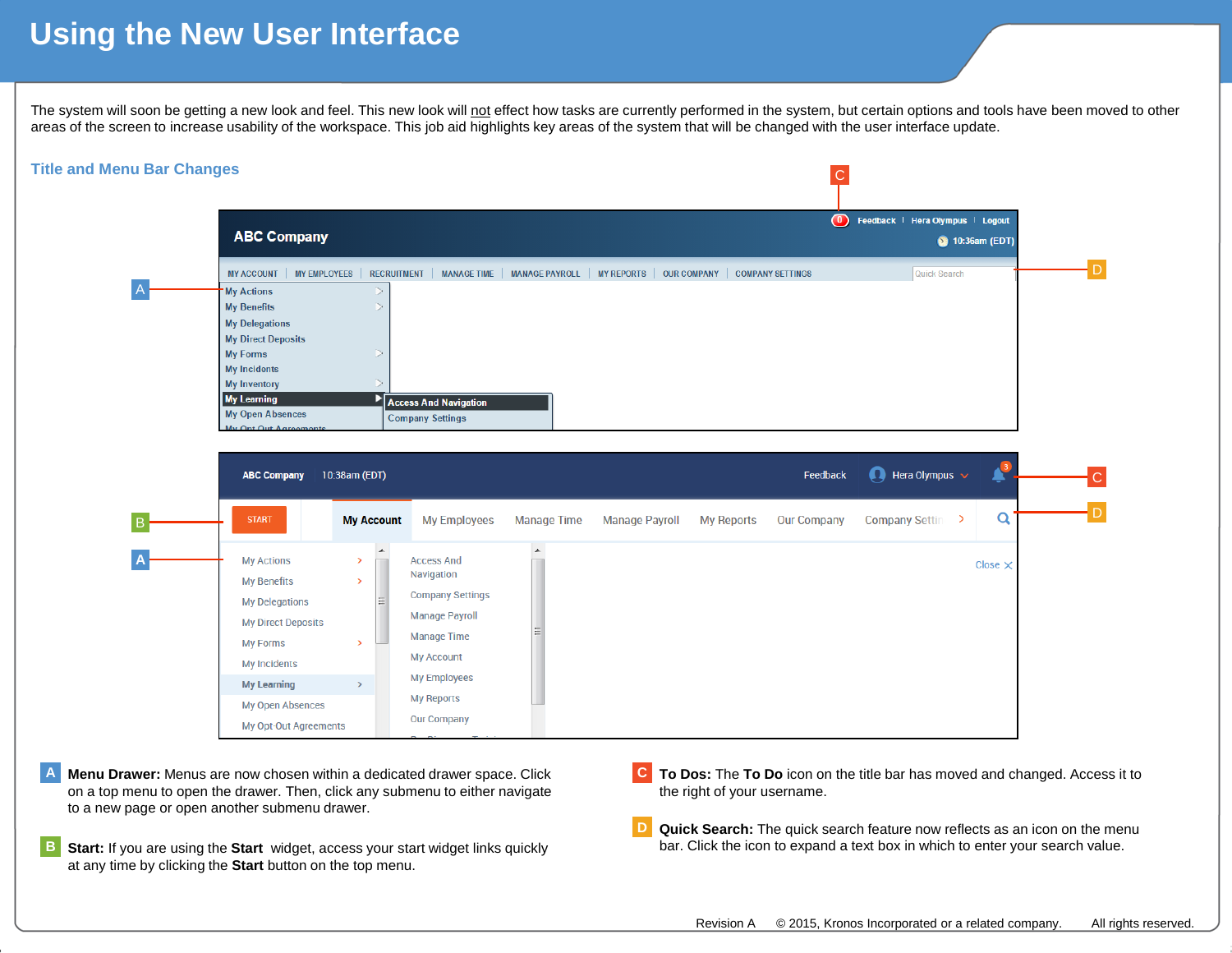## **Using the New User Interface**

## **Floating Bar Changes**

Options that used to appear on a floating bar at the bottom of the screen have been moved to the top of the workspace. Refer to the images below to see where options have been relocated.

| <b>Timesheet</b> | Calc. Detail                                                             | Summary By Day   |                  |                    |                     |                                                               |           |                   |           |                                |             |                  |                             |                                 |
|------------------|--------------------------------------------------------------------------|------------------|------------------|--------------------|---------------------|---------------------------------------------------------------|-----------|-------------------|-----------|--------------------------------|-------------|------------------|-----------------------------|---------------------------------|
|                  |                                                                          |                  |                  |                    |                     | Monday, October 5, 2015 - Sunday, October 18, 2015            |           |                   |           |                                |             |                  |                             |                                 |
|                  | <b>Cost Center 1</b>                                                     | <b>Time Off</b>  | <b>Mon</b><br>-5 | Tue<br>$6^{\circ}$ | Wed<br>$\mathbf{7}$ | Thu<br>Fri<br>8<br>9                                          | Sat<br>10 | Sun<br>11         | Mon<br>12 | Tue<br>13                      | Wed<br>14   | <b>Thu</b><br>15 | Fri<br>16                   | Sat<br>17                       |
|                  | Location 1/DPT 100 V                                                     | $\blacksquare$   |                  |                    |                     |                                                               |           |                   |           |                                |             |                  |                             |                                 |
|                  |                                                                          | <b>Raw Total</b> | 0.00             | 0.00               | 0.00                | 0.00<br>0.00                                                  | 0.00      | 0.00              | 0.00      | 0.00                           | 0.00        | 0.00             | 0.00                        | 0.00                            |
|                  |                                                                          | <b>Notes</b>     |                  |                    |                     |                                                               |           |                   |           |                                |             |                  |                             |                                 |
|                  | 1 Add Rows                                                               |                  |                  |                    |                     |                                                               |           |                   |           |                                |             |                  |                             |                                 |
|                  |                                                                          |                  |                  |                    |                     |                                                               |           |                   |           |                                |             |                  |                             |                                 |
|                  |                                                                          |                  |                  |                    |                     |                                                               |           |                   |           |                                |             |                  |                             |                                 |
|                  |                                                                          |                  |                  |                    |                     |                                                               |           |                   |           |                                |             |                  |                             |                                 |
|                  |                                                                          |                  |                  |                    |                     |                                                               |           |                   |           |                                |             |                  |                             |                                 |
|                  |                                                                          |                  |                  |                    |                     |                                                               |           |                   |           |                                |             |                  |                             |                                 |
|                  |                                                                          |                  | в                |                    |                     |                                                               |           |                   |           |                                |             | С                |                             |                                 |
|                  |                                                                          |                  |                  |                    |                     |                                                               |           |                   |           |                                |             |                  |                             |                                 |
|                  |                                                                          |                  |                  |                    |                     |                                                               |           |                   |           |                                |             |                  |                             |                                 |
| Previous Screen  |                                                                          |                  |                  |                    |                     | Save Undo in Submit PJ Approve Co Docs Way Utilities not info |           |                   |           | <b>W</b> Previous<br>Timesheet |             |                  | $\left( \mathcal{S}\right)$ | Next Timesheet                  |
|                  |                                                                          |                  |                  |                    |                     |                                                               |           |                   |           |                                |             |                  |                             |                                 |
|                  |                                                                          |                  |                  |                    |                     |                                                               |           |                   |           |                                |             |                  |                             |                                 |
| <b>BACK</b>      | Home > My Account > My Timesheet > My Current Timesheet > Timesheet Edit |                  |                  |                    |                     |                                                               |           |                   |           | <b>SAVE</b>                    | <b>UNDO</b> |                  | <b>SUBMIT FOR APPROVAL</b>  | <b>ALC N</b>                    |
|                  |                                                                          |                  |                  |                    |                     |                                                               |           |                   |           |                                |             |                  |                             | <b>APPROVE</b>                  |
| ≺                | Time Sheet: October 04, 2015 - October 17, 2015 >                        |                  |                  | 冒                  |                     | This Is Your Current Timesheet                                |           |                   |           |                                |             |                  |                             |                                 |
| <b>EXTRA</b>     | <b>ADJUSTMENTS</b>                                                       |                  | <b>TIMESHEET</b> |                    | <b>CALC. DETAIL</b> | CALC.                                                         |           | <b>SUMMARY BY</b> |           | <b>SCHEDULE</b>                |             |                  |                             | <b>DOCS</b><br><b>UTILITIES</b> |

7.25

 $7.00$ 

**Previous Screen/Back:** The **Previous Screen** option has been remade into the **Back** button and moved to the top of the workspace to the left of the screen breadcrumbs. **A**

 $\vee$  5

 $\vee$   $\boxtimes$ 

**Screen Options:** Screen specific options, such as **Save** have been moved to the top right of the workspace. **B**

Note: Click the **…** button to see additional screen options.

 $\times$ 

**Previous/Next Record:** Navigation options that allow you to page through records have moved to the upper left of the workspace just below the screen breadcrumbs. **C**

8.25

7.00

B